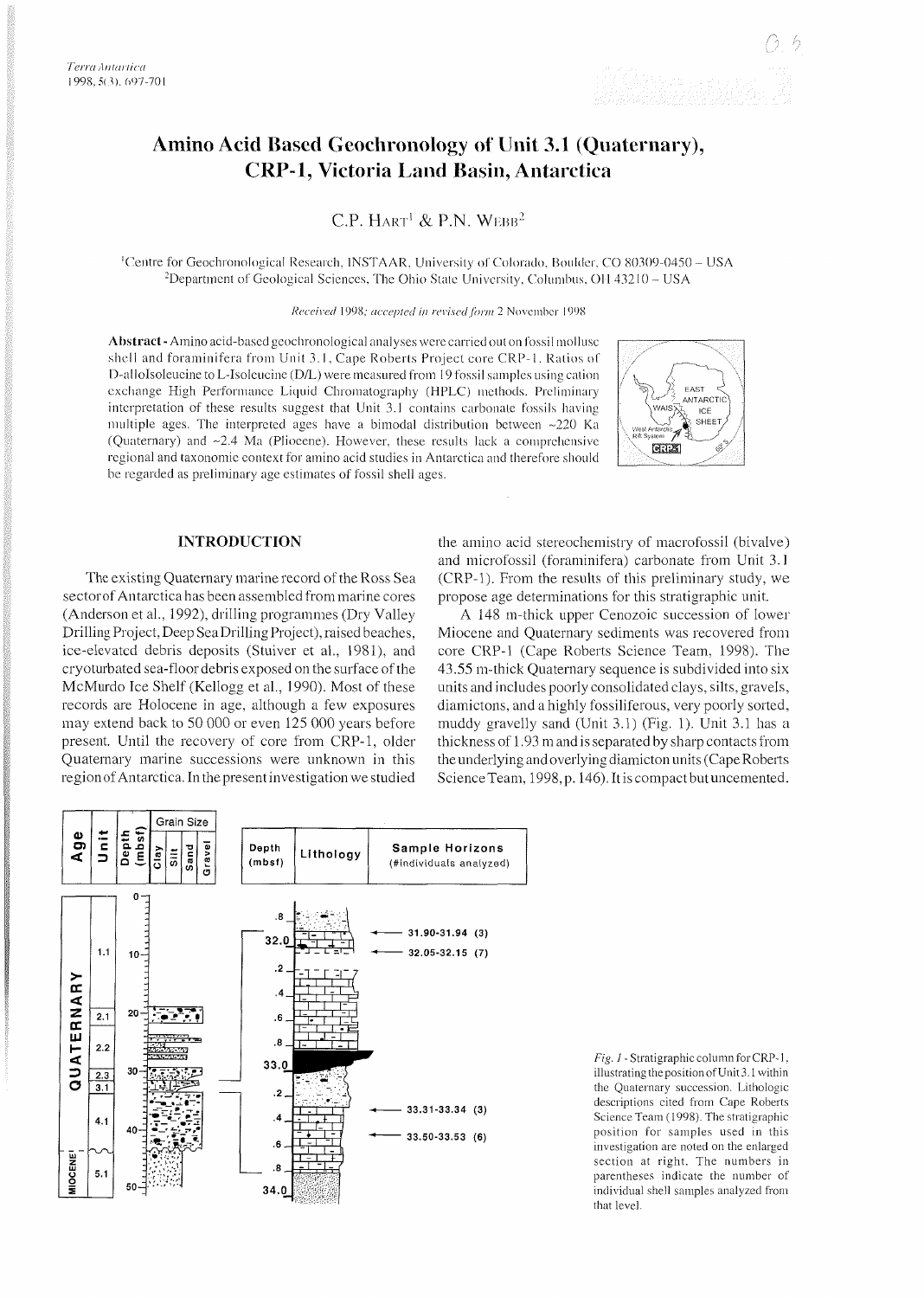The unit is characterized by both weak and strong, and thin to medium bedding. Locally, bedding is defined by shell beds. Fossil material present includes palynomorphs, diatoms, foraminifera, ostracodes, sponge spicules, bryozoans, gastropods, bivalves, brachiopods, barnacles, cchinoderm spines and worm tubes (Figs. 6 & 14, Cape Roberts ScienceTeam, 1998). These sediments also include an ice-rafted clastic terrigenous component.

Unit 3.1 is interpreted as an open water shell bank formed in water depths of up to  $150$  m, with the depositional site well removed from glacier grounding lines. Diatom biostratigraphy suggested that Unit 3.1 falls within the lower Quaternary *Fragilariopsis kerguelensis* Zone (1.25 to 1.8 Ma) of Harwood and Maruyama (1992) (Cape Roberts Science Team, 1998). More recently, the diatombased age has beenrevised to 700 ka to 1.35 Ma (Harwood et al., this volume).

Webb & Strong (this volume) report large and diverse (>70 species) assemblages of calcareous benthic foraminifera and high numbers of the planktic foraminiferan *Neogloboquadrina pachyderma* in eleven samples from Unit 3.1. Relative species abundances within individual assemblages are maintained within the limits of natural variability throughout the unit and assemblages are interpreted as representing *in* **situ** biocoenoses. *A*  small but persistent element of recycled Pliocene foraminifera, including the large trochospiral *Ammoelphidiella antarctica* Conato and Segre *(=Trochoelphidiella onyxi* Webb), is present in Unit 3.1 and was probably introduced by ice-rafting from nearshore facies of the Victoria Land Basin or from the Taylor, Wright and/or ?Mackay paleofjords (Ishman & Webb, 1988; Ishman & Rieck, 1992; Webb, 1974; Webb & Strong, this volume, 473-478). No Miocene or older foraminifera were recovered from Unit 3.1. Preservation states for intact bivalve and gastropod shells, fragmented macrofossil shells, foraminifera and ostrascodes, suggests that palaeontological material of two or more ages is present in Unit 3.1.

Amino acid geochronology is based upon the preservation of proteins within the matrix of carbonate fossils (Miller & Brigham-Grette, 1989). This technique has been widely employed as a geochronologic tool in Quaternary sequences from many locations throughout the world  $(e.g.,$  Miller, 1985; Wehmiller et al., 1995), yet prior to this pilot study it has received limited application in Antarctica. The presence of substantial quantities of biogenic carbonate in the Quaternary section of the Cape Roberts Core provides an excellent opportunity to test the utility of this technique in a stratigraphic context from Antarctic marine sediments.

## **UNIT 3.1 MATERIAL ANALYSED**

Macrofossils and foraminifera occur in abundance throughout the unit (Cape Roberts Science Team. 1908). although all macrofossil material available to the authors was highly fragmented. Preservation is generally excellent and shell samples exhibit little evidence of corrosion or dissolution. Bivalve shell fragments were recovered from four samples and foraminifera from one sample between 3 1.90 and 33.53 mbsf CRP-1 (Fig. 1). Shell identifications were tentative since available material was so thoroughly fragmented, and several fragments were completely unidentifiable. Identifiable bivalve genera analyzed included *Philobfya, Limatula, Cyclocardia* (Tab. *l* ). Wehh &Strong (this volume, 455-472) conclude that the dominant youngest foraminiferal assemblages recovered from Unit 3.1 represent essentially *in situ* biocoenoses, therefore age projections derived from these taxa are likely to represent the depositional age of the host sediment. The macrofossil assemblage has not been subjected to population census examination, and prior to amino acid analysis these were assumed to be the same age as the foraminifera, or perhaps older.

Sedimentologic, stratigraphic and micropalaeontologic studies indicate that Unit 3.1 may be subdivided into two

| Core Depth (m) | Taxa          | AAL    | <b>SID</b> | DÆ    | Std. Dev. | n              | Projected Age (ka) |
|----------------|---------------|--------|------------|-------|-----------|----------------|--------------------|
| 31.90-31.93    | Philobrya?    | 8840   | А          | 0.264 | 0.002     | 2              | 378                |
| 31.90-31.93    | Philobrya?    | 8840   | в          | 0.268 | 0.001     | 2              | 385                |
| 31.90-31.93    | indeterminate | 8840   | C          | 0.175 | 0.001     | $\overline{c}$ | 244                |
| 32.05-32.15    | foraminifera  | 8839   | А          | 0.204 | 0.025     | $\overline{c}$ | 288                |
| 32.05-32.15    | Limatula?     | 8852   | А          | 0.773 | 0.028     | $\overline{c}$ | 2740               |
| 32.05-32.15    | Cyclocardia?  | 8852   | $B-1$      | 0.271 | 0.014     | 2              | 390                |
| 32.05-32.15    | Cyclocardia?  | 8852   | $B-2$      | 0.178 | 0.003     | 2              | 250                |
| 32.05-32.15    | indeterminate | 8852   | $C-1$      | 0.770 | 0.022     | $\overline{c}$ | 2715               |
| 32.05-32.15    | indeterminate | 8852   | $C-2$      | 0.732 |           | 1              | 2452               |
| 32.05-32.15    | indeterminate | 8852   | $C-3$      | 0.217 | 0.005     | 2              | 307                |
| 33.31-33.34    | Limatula ?    | 8841   | А          | 0.196 | 0.001     | $\overline{c}$ | 277                |
| 33.31-33.34    | Limatula?     | 8841   | B          | 0.157 |           |                | 218                |
| 33.31-33.34    | Limatula?     | 8 8 41 | C          | 0.190 | 0.004     | 2              | 267                |
| 33.50-33.53    | Limatula?     | 8842   | Α          | 0.215 | 0.004     | $\overline{c}$ | 304                |
| 33.50-33.53    | Limatula?     | 8842   | B          | 0.223 | --        |                | 317                |
| 33.50-33.53    | pecten?       | 8842   | C          | 0.292 | 0.001     | 2              | 421                |
| 33.50-33.53    | Cyclocardia?  | 8843   | А          | 0.190 |           |                | 268                |
| 33.50-33.53    | Cyclocardia?  | 8843   | B          | 0.172 |           |                | 241                |
| 33.50-33.53    | Cyclocardia?  | 8843   | C          | 0.176 | --        |                | 247                |

*Tab. 1* - Table of analytical results for 19 amino acid analyses from Unit 3.1 CRP-l.

Note: AAL = Amino Acid Lab number, SID = sample designation, D/L = **D-alloIsoleucine/L-Isoleucine.**  n = number of replicate analyses per sample.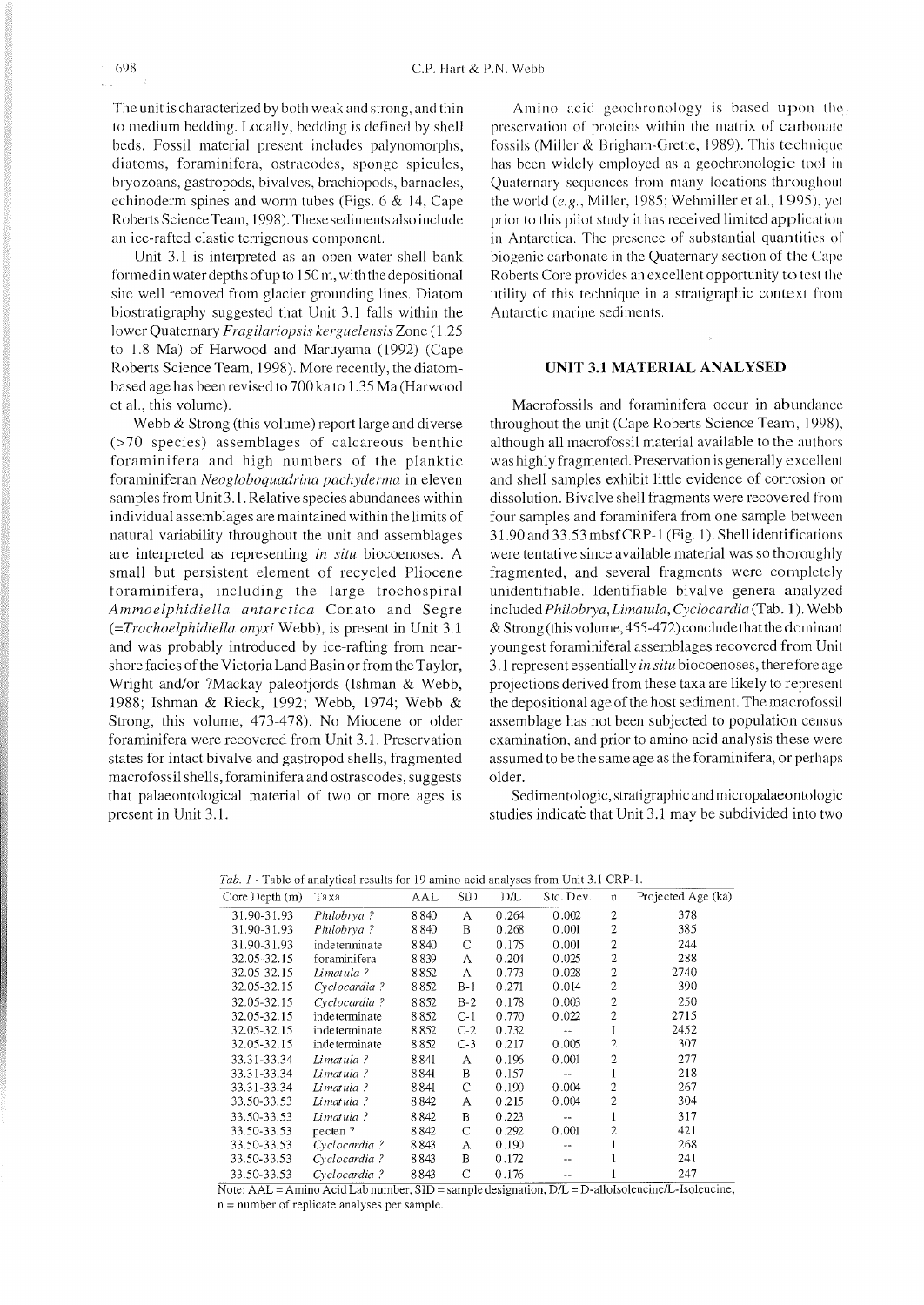broad subunits that might be slightly or significantly  $31.5$ different in age. To test this possibility two samples were selected for analysis from both the lower and upper  $\frac{32}{2}$ carbonate sediments (Fig. 1). Foraminifera from the upper<br>subunit were regarded as the best example for *in situ*<br>biogenic carbonate from Unit 3.1. Therefore analysis of<br>these fossils might provide the true age of the uni following four foraminiferal taxa (Family Miliolidae)  $\frac{335}{115}$ from sample 32.05-32.15 mbsf were used to provide a bulk sample for analysis: *Planispirinoides bucculentus* (Brady), *Cruciloculina triangularis* d'Orbigny, *Pyrgo* (b on orbis on os obtens orbis orbis orbis orbis orbis orbis orbis orbis orbis orbis orbis orbis orbis orbis orbis orbis orbis orbis orbis orbis orbis orbis orbis or *patagoiiicii* (d'orbigny), and *Pyrgo depressa* (d'orbigny). These taxa are large, heavily calcified, and very well preserved.

Bivalve shell fragments used in this study were quite small, all pieces being smaller than 4.0 mm. Although the shell samples used were sufficient for amino acid analysis, sample size constraints substantially limited the quality of pre-analysis cleaning that could be performed. Shells were assigned Amino Acid Laboratory (AAL) numbers and are logged in the database at the Center for Geochronological Research (Tab. 1). Macrofossils are present, but relatively rare, in the other Quaternary units of the CRP-1 succession. Their suitability for amino acid analysis remains to be evaluated.

#### **ANALYTICAL RESULTS**

Mollusc shell and foraminifera samples were prepared and analyzed using cation exchange methods of High Performance Liquid Chromatography (HPLC) described by Miller (1985) and Miller & Brigham-Grette (1989). This technique measures the extent of epimerization of the naturally occurring amino acid L-Isoleucine to D-alloIsoleucine. The results are reported as the ratio of D-alloIsoleucine to L-Isoleucine (D/L). Higher D/L ratios reflect greater amounts of Isoleucine epimerization and hence longer amounts of time since fossil deposition. Because the conversion of L-Isoleucine to D-alloIsoleucine is a reversible reaction, eventually equilibrium between the two diastereomers is achieved producing a D/L ratio of approximately 1.3 (Hare & Mitterer, 1969). The rate of Isoleucine epimerization is also influenced by the temperature carbonate fossils experience during burial and diagenesis. Lower temperatures slow the reaction rate, increase the interval of time until equilibrium is achieved and consequently decrease the age resolution possible with this method. Therefore amino acid age estimates must consider the depositional context of the fossil and its thermal history.

A total of 19 samples from Unit 3.1 were analyzed as total acid hydrolysates. Where possible, replicate analyses were performed to evaluate between run reproducibility (Tab. 1). A bimodal distribution of D/L ratios was found among samples collected from the 32.05 m level of the CRP-1 core (Figs.  $2 \& 3$ ). Three samples, representing at least two different fossil taxa, 32.05 mbsf yielded ratios in the 0.732 - 0.773 range. All other samples, representing at least six fossil taxa, produced D/L ratios clustered between



**Fig.** 2 - Stratigraphic-D/L ratio plot for 19 analyses from CRP-l (Unit 3.1). Note that there is no significant incrcase in the lower cluster of ratios (left side of plot) throughout the thickness of Unit 3.1. This distribution of ratios is interpreted as evidence strongly suggesting deposition of this unit over a relatively short interval of time. Numbers in parentheses in figure legend indicate the number of specimens analyzed.

 $0.153$  and  $0.292$  (Figs.  $2 \& 3$ ). This difference in D/L ratios within a single stratigraphic level is greater than differences in rates of Isoleucine epimerization that would be observed between different fossil genera. The low standard deviations on nearly all analyses (Tab. 1) clearly show that the two D/L ratio groups represent fossils of decidedly different ages.

Interpreting numerical ages from amino acid data requires knowledge of the temperature experienced by the fossil during burial and diagenesis. The thermodynamics of the Isoleucine to alloIsoleucine conversion has been well-studied with particular regard to the interpretation of numerical ages from  $D/L$  ratios (Mitterer & Kriausakul, 1989). This present study used a model developed by Miller (1985) and employed by Kaufman & Brigham-Grette (1993) to translate amino acid data into numerical age estimates using a model of Isoleucine epimerization kinetics developed from experimental heating of shell



Fig. 3 -Histogram plot of amino acid ratio-frequency for the 19 amino acid analyses from CRP-l (Unit 3.1). Note the bimodal grouping of amino acid ratios.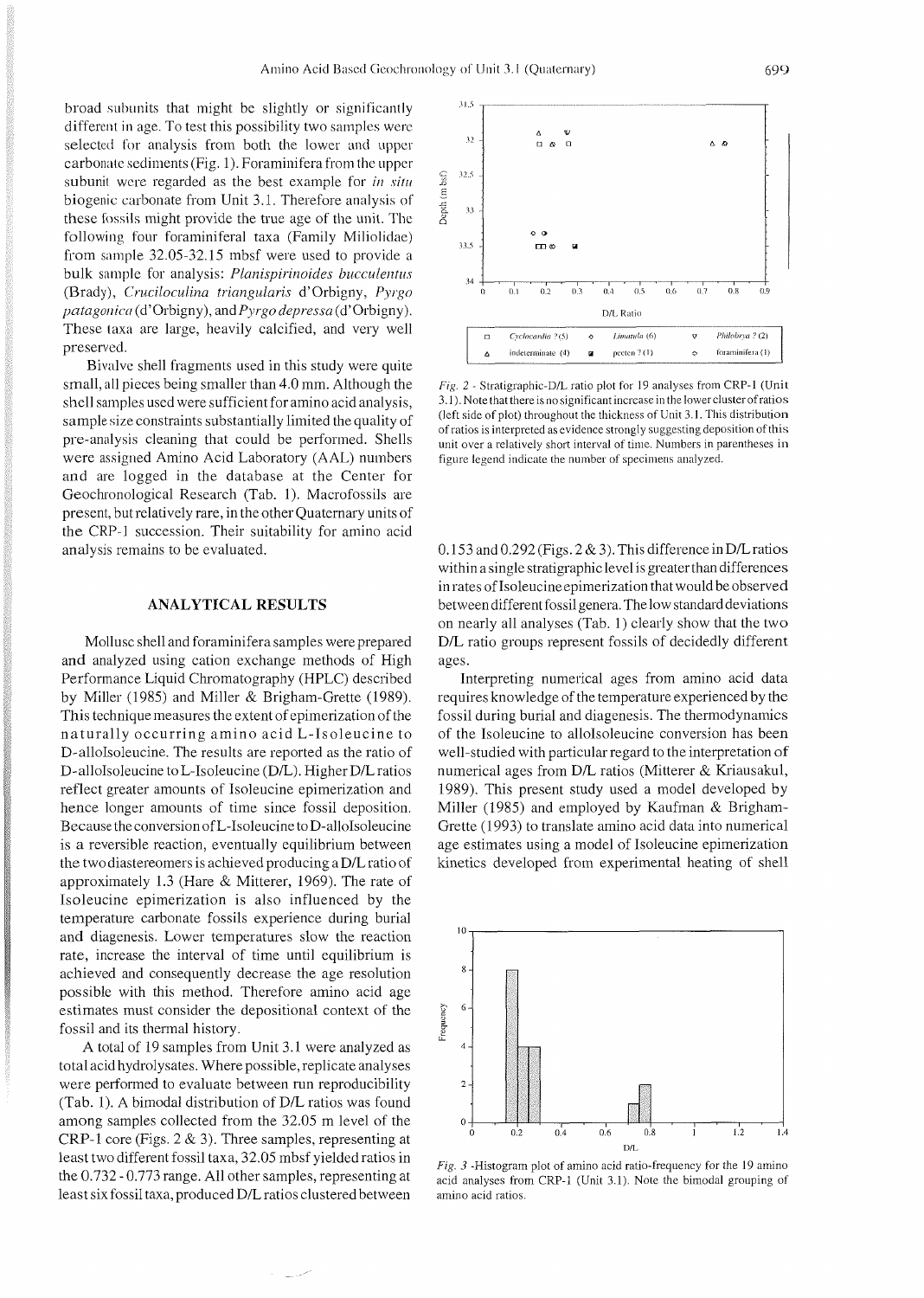samples. These experiments substituted heat for time to drive the epimerization reaction. Fossil samples analyzed for model development were calibrated against numerical dating techniques. Therefore the age determination model requires some estimate of the average temperature a sample has experienced during diagcnesis. Isoleucine cpimerization kinetics in this model were developed from data collected from two mollusc genera, Mya and *Hiatella*.

The mean diagenetic temperature experienced by CRP samples is assumed to be that of the present day bottom temperature found in the Ross Sea, about -1.8°C (Jacobs et al., 1985). Modern day Ross Sea bottom water temperatureestimates are used in orderto make preliminary numerical age assignments for the CRP amino acid samples. The lower group of amino acid ratios suggest an age range of 218-421 ka for those samples (Tab. 1). The three samples with higher ratios from the 32.05 m-depth sample are compatible with an age of approximately 2.4-2.7 million years.

#### **DISCUSSION**

Miller & Brigham-Grette (1989) noted that L-Isoleucine epimerization rates vary among different mollusc species. Differences in shell microstructure and mineralogy between different molluscan families and orders can contribute significantly to the overall quantity of amino acid preserved in fossilized shells. Careful sampling and analysis has also shown that D/L ratios may vary significantly on a single shell specimen depending upon where that shell was sampledfor amino acid analysis (Brigham, 1983). Evaluation of Isoleucine epimerization data from Antarctic molluscs is in an early stage of development. No Antarctic mollusc genera have been systematically evaluated for intrashell variability of amino acid content nor have epimerization rates been evaluated with heating experiments. The D/L ratios obtained from *Cyclocmdia, Limatula* and *Philobiya* samples (Tab. 1) fall within a relatively narrow range among samples included in the cluster of lower D/L values (Fig. 3). This could be broadly interpreted as evidence that these genera exhibit fairly similar rates of isoleucine epimerization. However, because of the preliminary nature of the data from this pilot study, the numerical ages assigned to D/L ratios reported in table 1 should be regarded as projections.

The results from sixteen analyses on material selected from the four stratigraphic levels, and including both the lower and upper carbonate beds of Unit 3.1, suggest that entire unit is the same age and deposited between 210 and 430 ka. The similarity of D/L ratios obtained from macrofossil (bivalves) and microfossil (foraminifera) carbonate, suggesting that these groups were contemporaneous in bioclast-enriched sediments deposited near the crest of Roberts Ridge. The variability found among D/L ratios from these sixteen samples may be attributable to taxonomic variability of Isoleucine epimerization rates. More extensive use of amino acid analysis on Antarctic Quaternary fossils is necessary to assess this taxonomic factor

The age projected for Unit 3.1 based upon amino acid analysis is significantly younger than dates proposed from Strontium analysis (Lavelle, this volume) and diatom biostratigraphy (Bohaty et al., this volume). Our amino acid age projections assume a mean temperature of  $-1.8^{\circ}$ C since burial of these fossils and Isoleucine epimerization rates identical to that of the bivalve genus  $M_{\text{V}a}$ . The presence of grounded ice on Roberts Ridge during the Pleistocene would have lowered sediment temperatures some unknown amount for thousands of years. This period of cooling would depress the rate of Isolcucinc epimerization, effectively making the projections presented here too young.

Three analytical results obtained from mollusc shell fragments at 32.05-32.15 mbsf suggest the presence of possible recycled Pliocene  $(\sim 2.4 \text{ Ma})$  biogenic carbonate. This interpretation is compatible with the palaeontologic observation of recycled Pliocene foraminifera that are common in Unit 3.1 and also in other units of the GRP- l succession.

The lack of samples with high  $(>0.7)$  D/L ratios at levels in other than the 32.05 mbsf sample is puzzling but may reflect a sampling artifact of the limited amount of material available for this study. More thorough sampling and analysis of bivalve shells from throughout Unit 3. l should provide an answer to this question and possibly reveal the identity of older fossil shells in Unit 3.1. Further analytical work, incorporating a larger population of individual shells or fragments, should reveal the extent of mixed ages of shell carbonate in the Quaternary section of CRP-1. Amino acid studies of shell carbonate recovered from Ross Sea continental shelf piston cores also revealed the presence of Pleistocene and Neogene fossils at the same stratigraphic levels as Holocene age shells (Hart et al., 1996; Hart, unpublished data). This result suggests that there is considerable potential for recycling shell carbonate in Ross Sea continental shelf sediments.

Further analytical work is in order to make more precise numerical age estimates from amino acid data from the Antarctic. This will include amino acid experimental kinetics studies on common Antarctic shell species plus paired analyses for amino acids and other numerical dating methods, such as radiocarbon and strontium, from a single shell sample. This would enable amino acid data to be calibrated and enable calculation of diagenetic temperatures for these sediments. The completion of bore hole geophysical studies, including sediment temperature measurements, in future Cape Roberts Project holes will considerably aid the calibration of amino acid based geochronology for obtaining well constrained numerical ages.

This study offers a preliminary examination of the ages of carbonate fossils in the Quaternary section of the CRP-1 core. It has examined shell material representing possibly eighteen different individual molluscs. While this represents a very small population from the total recovery of biogenic carbonate from this interval of CRP-1, it is a much larger sample population compared with other dating techniques applied to this core. Amino acid analysis has clearly demonstrated the mixed ages of fossil biogenic